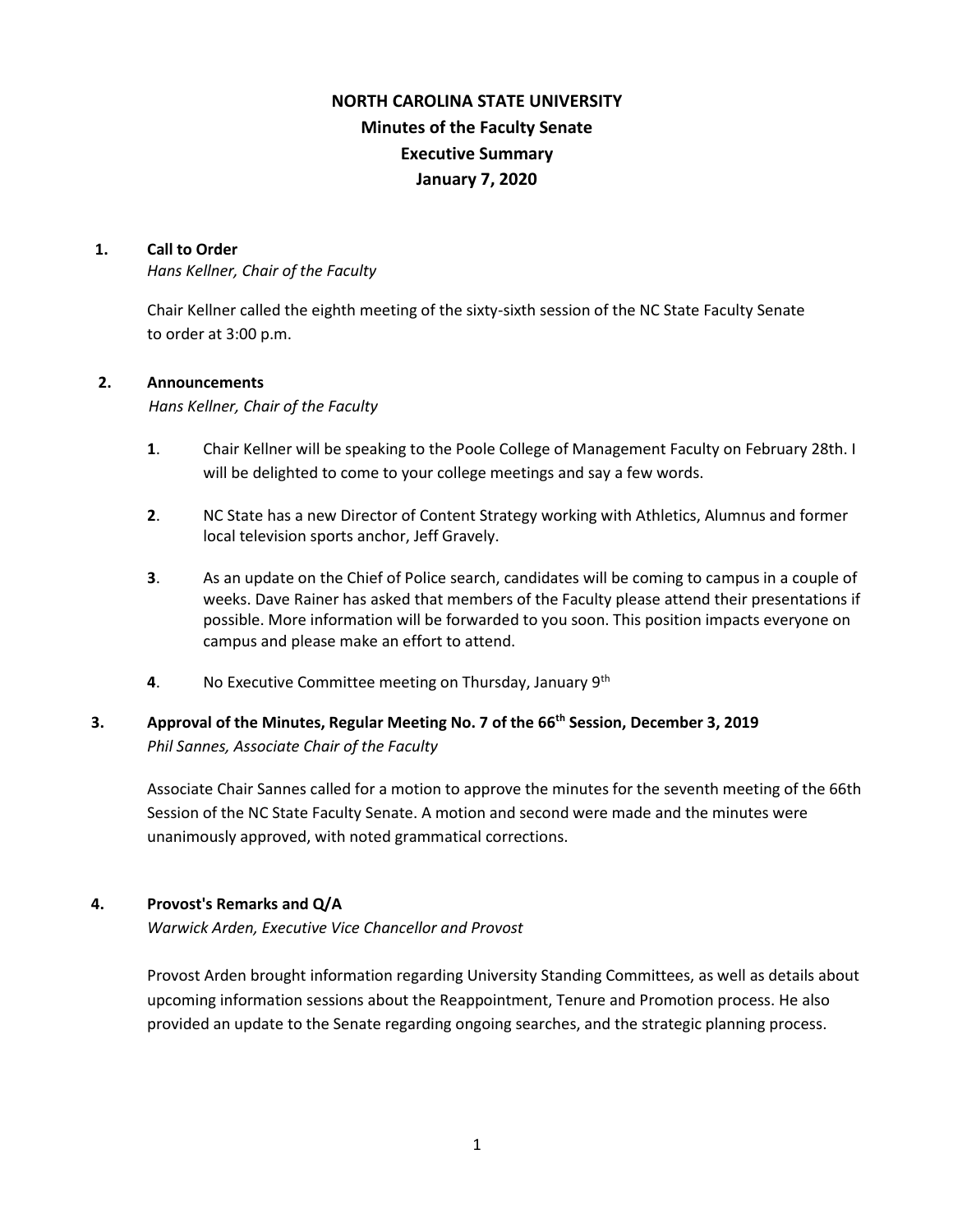## **5***.* **Remarks**

*Charles A. Maimone, Vice Chancellor, Office of Finance and Administration*

Vice Chancellor Maimone brought information regarding the roles and responsibilities of the many divisions of the Office of Finance and Administration. He spoke to Senators about stewardship of resources, sustainability of services, and the importance of transparency and partnerships across the University.

## **6. Issues of concern**

 Faculty Issues of Concern can be submitted at any time to a Senator, the Chair of the Faculty, or to Faculty\_Senate@ncsu.edu

## **7. Adjourn**

Meeting was adjourned at 4:15 p.m.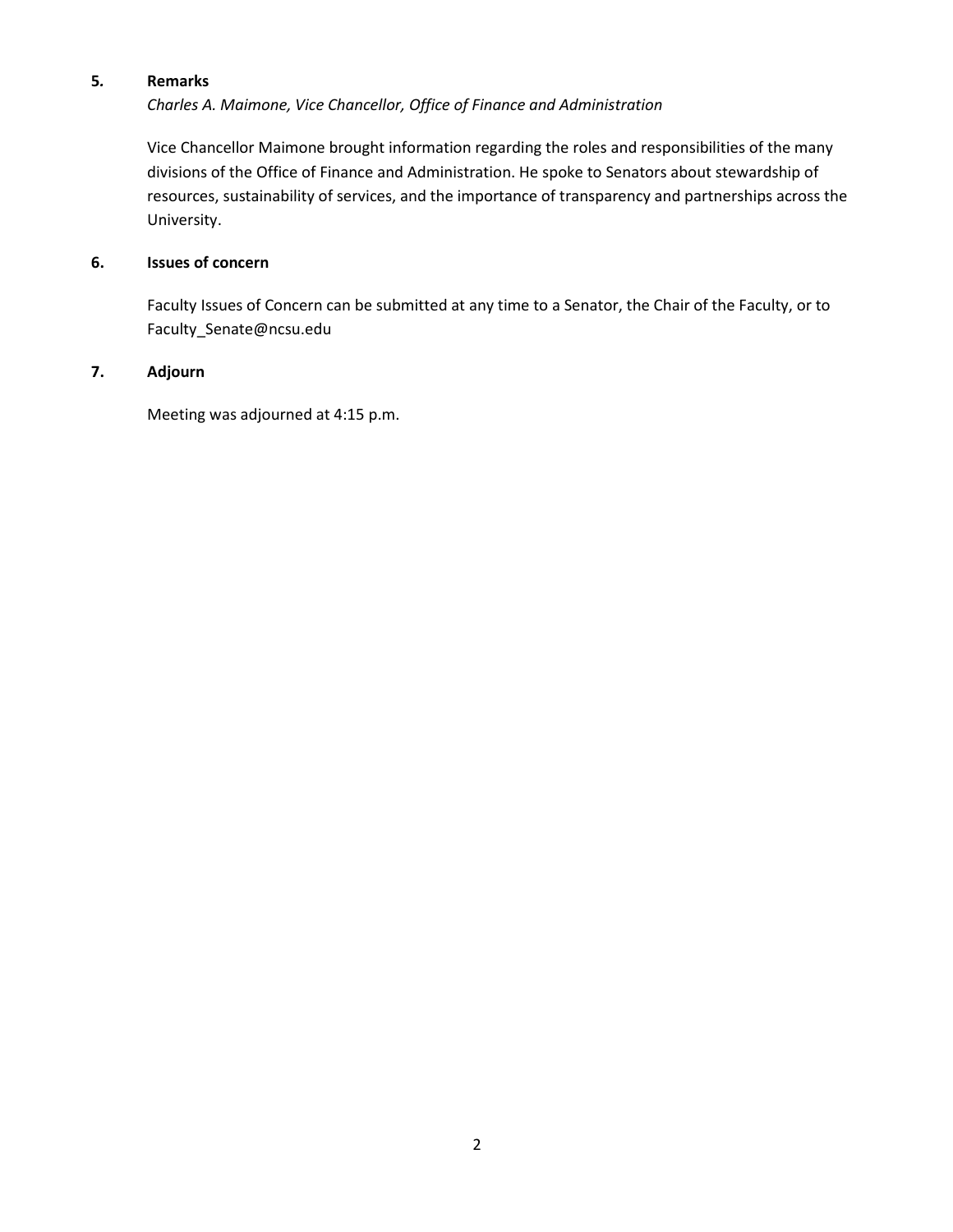## **NORTH CAROLINA STATE UNIVERSITY Minutes of the Faculty Senate January 7, 2020 3:00 p.m.**

#### **Regular Meeting No. 8 of the 66th Session Faculty Senate Chambers January 7, 2020**

**Present:** Chair Kellner, Associate Chair Sannes, Immediate Past Chair Bird, Parliamentarian Funkhouser; Senators Aspnes, Bass-Freeman, Bernhard, Berry-James, Boyer, Carrier, Carver, Collins, Cooke, Feducia, Fitzpatrick, Flinchum, Havner, Jacob, Jordan, Kirby, Kotek, Kuznetsov, Little, Lubischer, Lunardi, McGowan, Nelson, Pinkins, Rever, Thakur, Vincent, Williams

#### **Excused:** Senator Kuzma

**Absent**: Senators Ashwell, Barrie, Darhower, Isik, Liu, Monek, Murty, Parker

**Guests:** Marc Hoit, Vice Chancellor, OIT; Catherine Phillips, Finance and Administration; Charlie Maimone, Vice Chancellor, Finance and Administration; Roy Baroff, Faculty/Staff Ombuds; Courtney Thornton, Associate Vice Provost for Academic Personnel and Policy, Office of Faculty Affairs; Coleman Simpson, Student Senate President Pro Tem

### **1. Call to Order**

*Hans Kellner, Chair of the Faculty*

Chair Kellner called the eighth meeting of the sixty-sixth session of the NC State Faculty Senate to order at 3:00 p.m.

### **2. Introduction of Guests and Announcements**

*Hans Kellner, Chair of the Faculty*

 *See the back of the agenda each week for committee activity and announcements.*

#### **Announcements:**

- 1. Chair Kellner will be speaking to the Poole College of Management Faculty on February 28th. I will be delighted to come to your college meetings and say a few words.
- 2. NC State has a new Director of Content Strategy working with Athletics, Alumnus and former local television sports anchor, Jeff Gravely.
- 3. As an update on the Chief of Police search, candidates will be coming to campus in a couple of weeks. Dave Rainer has asked that members of the Faculty please attend their presentations if possible. More information will be forwarded to you soon. This position impacts everyone on campus and please make an effort to attend.
- 4. No Executive Committee meeting on Thursday, January 9<sup>th</sup>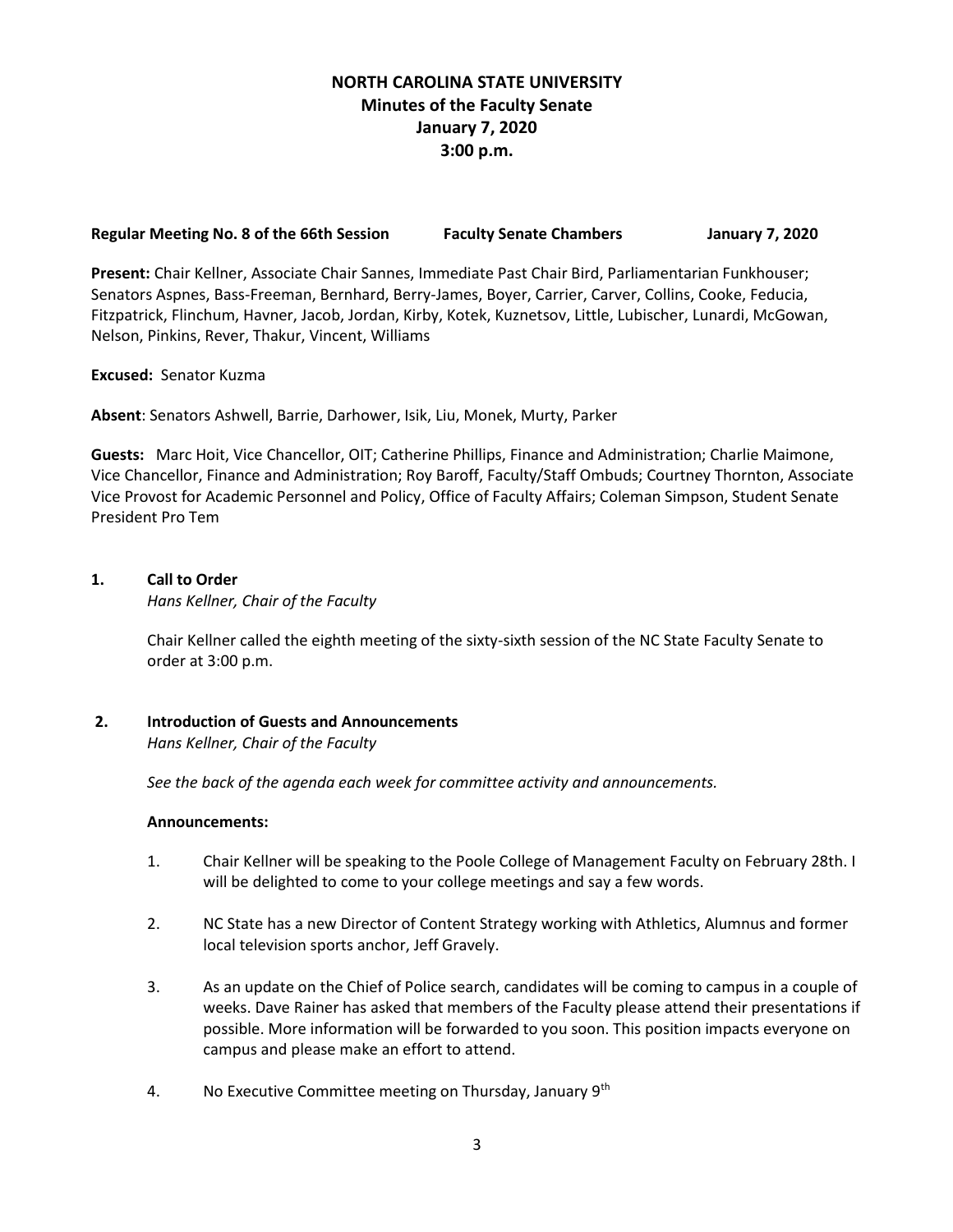### **3. Approval of the Minutes, Regular Meeting No. 7 of the 66th Session, December 3, 2019** *Phil Sannes, Associate Chair of the Faculty*

Associate Chair of the Faculty, Phil Sannes, called for a motion to approve the minutes for the seventh meeting of the 66th session of the NC State Faculty Senate. A motion and second were made and the minutes were unanimously approved, with noted grammatical corrections.

### **4. Provost's Remarks and Q/A**

*Warwick Arden, Executive Vice Chancellor and Provost* 

Provost Arden brought announcements from his office regarding the University Standing Committee Online Preference Survey. It will be open from January 13 through February 3 and the announcement will be sent out via email from the Provost's office and the information will also be included in the Provost's newsletter. He encouraged the Senators to participate in the survey and to also encourage their colleagues to do so as well. He pointed out that these committees play a critical role, working with University administration, to develop programs and policies for the enhancement of the University. He continued, "You are aware that there are 15 University standing committees, which are: Undergraduate Admissions, Council on Athletics, Bookstores, Commencement, Courses and Curricula, Dining, Evaluation of Teaching, Group Insurance and Benefits, International Programs, Library, Lifelong Faculty Involvement, Registration, Records and Calendar, Speakers and Lecturers, Undergraduate Education, and University Housing. We are very reliant on these committees working very closely with us during the year, so please participate in the survey."

Provost Arden announced that his office will be running general information sessions for Reappointment, Promotion and Tenure, which they do each year. "These sessions are especially useful for new Tenure track and Professional track faculty, anyone who will be entering the RPT cycle or anybody who will be participating in the RPT process." No RSVP is required. This year's sessions will be held on Wednesday, February 26, 3:30 - 5:00 p.m. in Cox Hall, Room 206 and also on Friday, March 20, 9:00 - 10:30 a.m. in Engineering Building I, Room 1007. He encouraged those who are interested in attending these sessions to please attend.

Provost Arden stated that the Dean, College of Natural Resources search continues. "We hope to bring candidates to campus in late February, early March. The search for the next Vice Chancellor and Dean for the Division of Academic and Student Affairs, which is being chaired by Vice Provost Hunt, is ongoing and we will be bringing candidates to campus mid-spring."

Provost Arden stated that just before Christmas, the nine task forces were announced from the strategic planning process. "We will have, once again like ten years ago, nine task forces. I think these do capture the spirit of the conversation and our priorities very well." The nine task force names are: Advancing Inclusion and Well Being to Enhance Excellence; Continuing to Advance the Brand and Reputation of NC State; Envisioning the Next Generation of the Land Grant University; Graduating the Successful Student; Leading the Digital Transformation of Higher Education; Leveraging Partnerships to Enhance Engagement; Pursuing Operational Excellence; Re-Envisioning Lifelong Education and Credentialing; and Strengthening University-wide Interdisciplinarity.

Provost Arden added, "In working with my team just before Christmas and since, we are about to announce those folks who will be asked to serve on these committees." He stated that it will be a combination of faculty, administration, staff and students on each of the committees and there will be roughly the same number of individuals on these committees as there were the last time, which is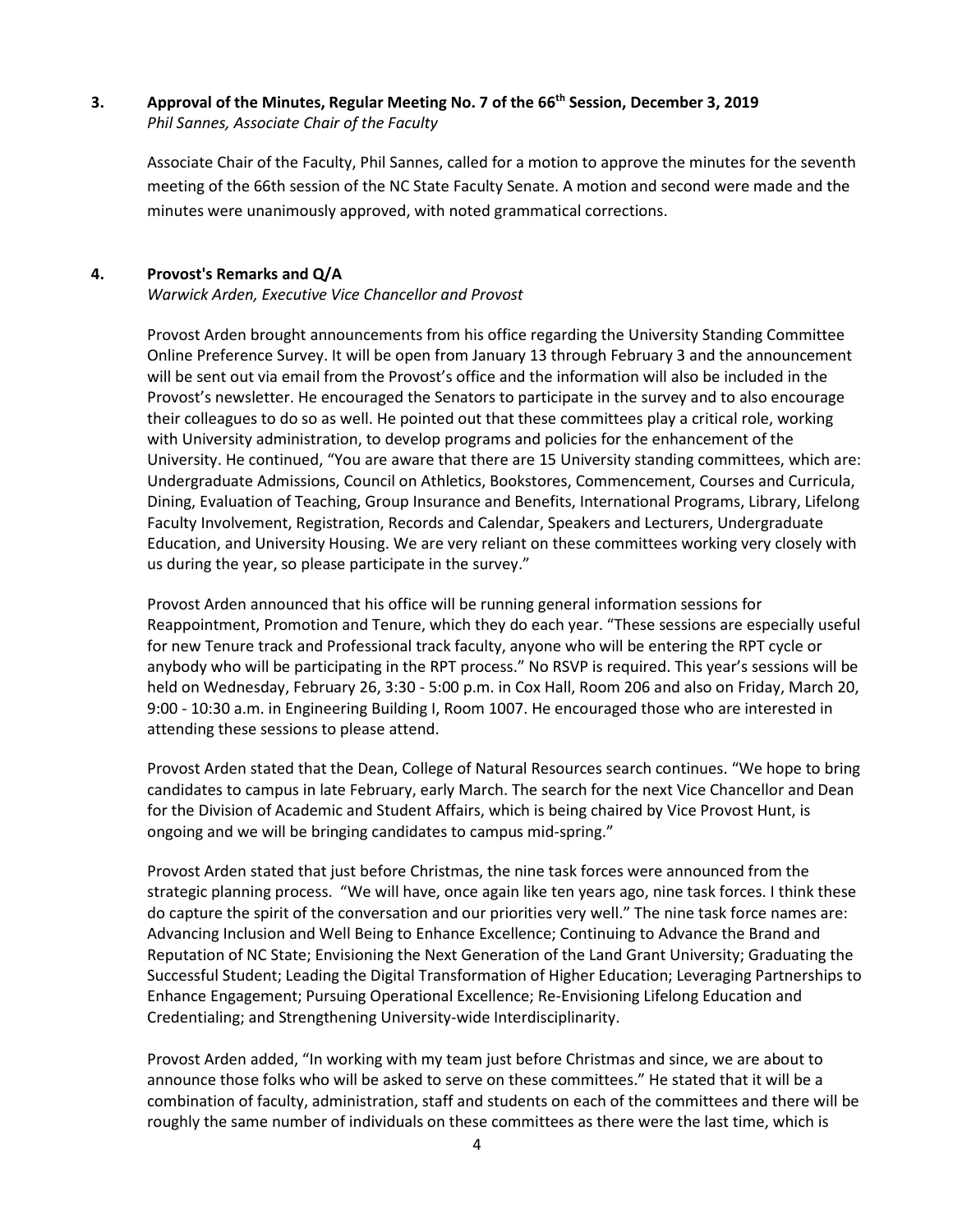over 160 individuals. He added that he hopes to announce the rosters within the next week or so. Provost Arden reminded the Senate that they do not just take the results of the committee reports and make them our goals. "We will, through an executive committee, work to take these task force reports and reduce them to somewhere between four and six overarching goals." He added that we will likely see some similar themes continue on from the last strategic plan. "Clearly, we are going to continue to put a lot of emphasis on students and student success. We are going to put a lot of emphasis on investing in faculty, the core of our university. We are going to try and think about how we take interdisciplinarity to the next level."

Provost Arden concluded his remarks, stating that that this is going to be somewhat of a difficult year on campus, from a cultural perspective, but irrespective of this year, campus culture, inclusion and well-being are going to be very important issues in this next strategic plan. "I think we are going to make an effort to try and highlight that a little bit more, or at least I hope we will highlight that a little bit more than in the last strategic plan." Provost Arden encouraged the Senators to please participate if they are asked to do so.

#### **Questions**

#### *Senator Kuznetsov:* Is there any news on salary raises?

Provost Arden responded that the Legislature comes back next week. "As you are aware, we do not have the permission or the money for an across-campus annual raise process at the moment. If the budget veto is over-written, I am told that it will take one Democrat to flip in the Senate to override that veto. Then we could, in fact, have a budget six months late. That would give us the authority to mount an annual raise process. I believe the amount of money that is currently in that budget for faculty annual raises averages about a .5%. But there has been a discussion of an accompanying bill to try to increase that amount, similar to that given to other state employees as well. But that would have to be a separate bill or an adjustment to the budget bill. Your Deans have been asked to put away resources in case we are able to annual raise process this year, and they are sitting on those resources. We are literally waiting on the authority to do that. If we do not receive that authority and the budget veto is not overwritten, then we will be in strange territory without a budget. It doesn't mean that we can't continue to do salary adjustments as we have been doing, but we just don't have permission to do an across-campus program. We will have to think very critically at that stage about what can we do and how should we try to utilize the resources that we've set aside. We still have our fingers crossed that there will be general authority for doing that. We will know within the next one to two weeks.

*Senator Lubischer:* That .5%, was that faculty and staff was there another pool for staff?

VC Maimone responded, "It is a .5% for FTE."

Provost Arden responded that it is for all faculty and staff.

*Chair Kellner:* The changes in the situation of professional faculty have been held back. Is there a policy, is there a problem? Is this the same issue that you've just been talking about or is this a separate or different issue?

Provost Arden responded that there is not a problem. We are about to move forward with a policy to implement those recommendations on a university-wide basis. We expect to make that a higher priority in the early part of this semester. I give the faculty a lot of kudos, going back to the original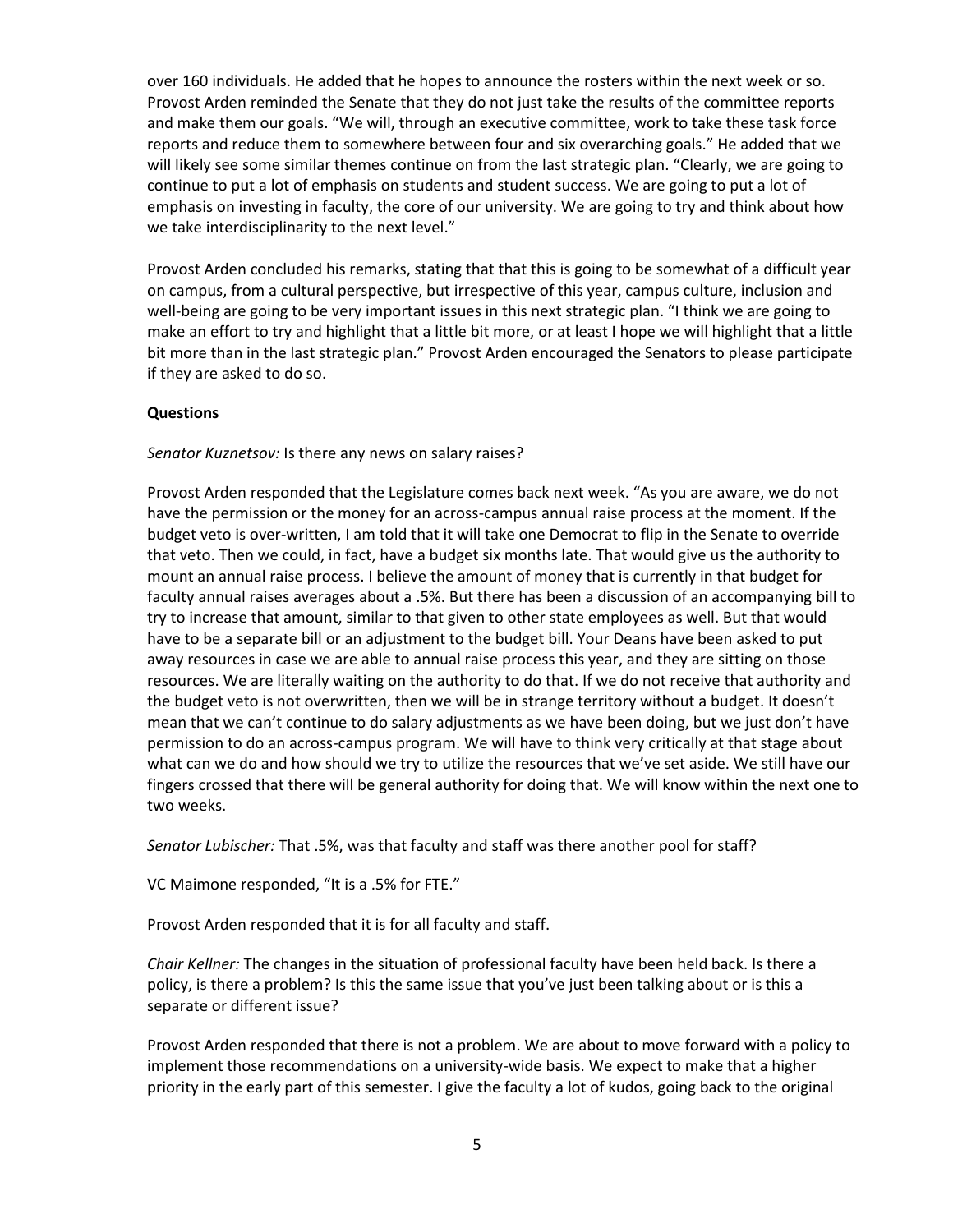faculty-led task force that looked at this, Phil (Sannes) and others in this body included. We would expect to move forward pretty quickly during the first part of this semester.

*Chair Kellner:* I came upon an issue of concern earlier in the year regarding benefits, and expressing the desire that benefits discussions should be part of the strategic planning. I was wondering if this discussion would be a part of the Campus Wellbeing task force discussion.

Provost Arden responded that we expect that in any discussion of wellbeing, benefits would be raised. A big part of the issue is that most benefits are determined at the state level and are not something that we can really have a university-level strategic plan. That doesn't mean that the discussion can't begin here and continue on. When I look at the paid parental leave example, we began here on that with the Council on the Status of Women, going back three or four years. Then it became a systemlevel discussion, eventually became a legislative discussion that the Governor took a lead on and the Legislature followed. I think that is a good example where important benefits issues can begin to gain traction and attention at the campus level. But it would be difficult to say this task force is going to sit down and come up with a list of ways to improve our benefits, when we are not in control of most of those things. We may attempt to influence them over a period of time, but we are not actually in control of those things.

#### 5. **Remarks**

*Charles A. Maimone, Vice Chancellor, Office of Finance and Administration*

VC Maimone thanked the Faculty Senate's invitation to speak to them. He provided a copy of the Office of Finance and Administration's organizational chart and extended the services of himself and his staff to the Faculty Senate for those things that are of interest to them. "We can provide insight to topics, and it is in partnership with the Provost that we work out the entire University spectrum of duties and responsibilities. So there is always a measure of finance or budget associated with almost everything we do, and for that reason I offer you those services when you want and need them throughout the year. I would be very proud to do any work that you need done."

VC Maimone addressed the Chief of Police search process by stating, "This is part of my organization; I believe a key position on our campus. I want to reinforce for you two things. One is that I am a strong proponent for campus community policing. Community policing is a category of policing that really speaks to de-escalation and service to the community. Adding the role of the campus to that community policing in a way that helps us to understand that there are unique aspects of being on a campus, in a campus community. Police officers need to understand the strategy of de-escalation and community engagement as a part of their responsibilities. They are unique, in the sense that they provide service, they provide compliance responsibilities that the institution has to perform, and then uniquely, they are enforcers. That role, combined, requires a great deal of talent and a great deal of training to insure that they are actually doing that in the way that we want to represent the institution from a community perspective. So this position is critically important."

He added that one of the strategies that he has asked his team to put in place is for you to have the opportunity to meet the candidates. "We do a reception for all three so that you can go and meet the individuals. It matters what you think about them, it matters how they engage the campus community, it matters. We have already done an extensive review of their qualifications and their technical requirements associated with policing and law enforcement. All of that has already been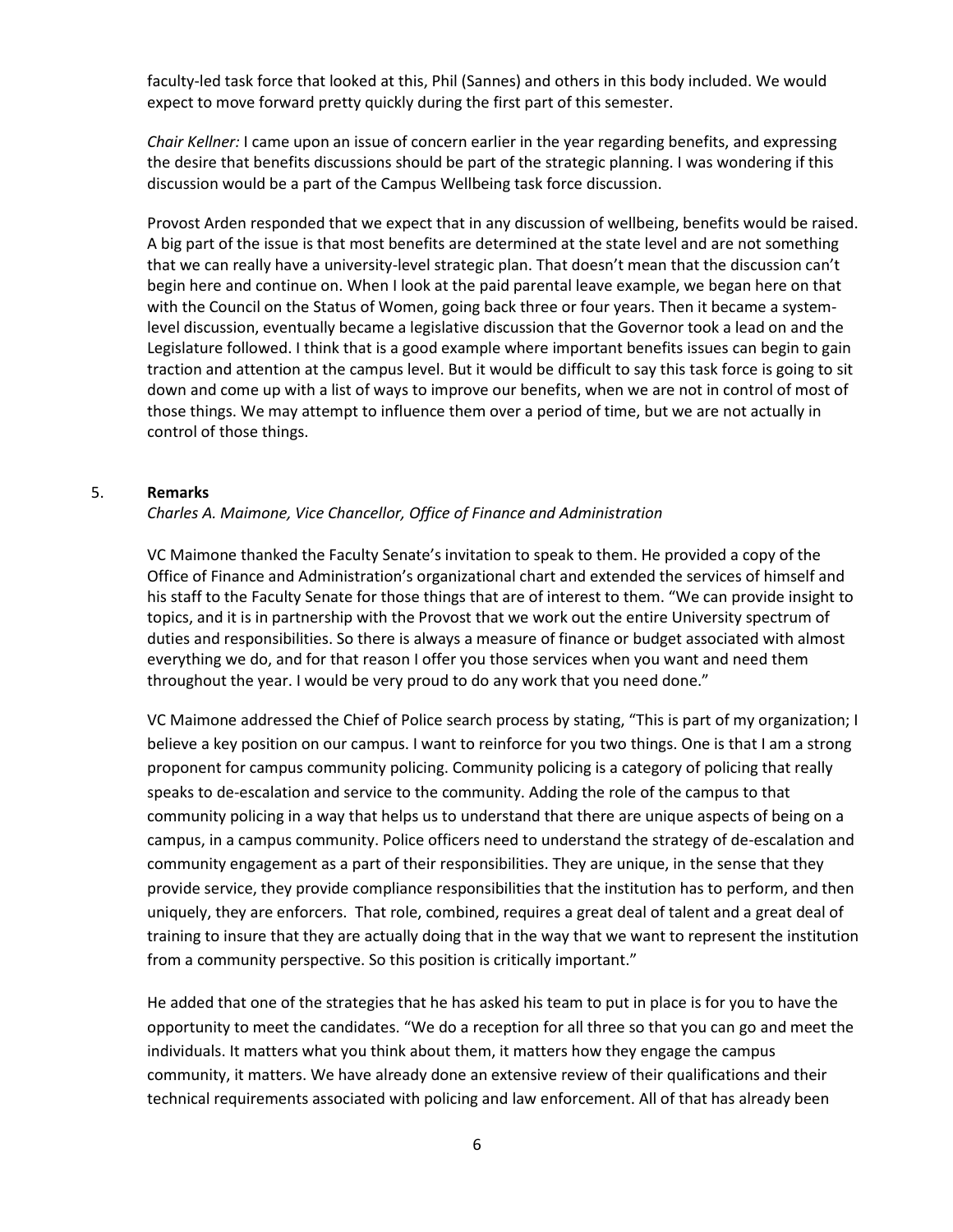done. We are now ready for the part that is most valuable, which is the community policing aspect of that."

Regarding sustainability, VC Maimone spoke about energy and conservation. "The bulk of this work will end up in facilities, where we have control over utilities and all of those things where we can make major differences. But sustainability really is three- or four-pronged. It's about the economics; it's about the environment; it's about the social components as well as the raw material use and utility cost. We are working very hard on getting that done, but I do want to expand that role. I believe that the future of higher education, meaning probably this year if not soon, we will be engaged with our campus, especially students on our campus, in a more complex way as it relates to energy savings and sustainability efforts, because of climate change and other issues that are surfacing as very important, especially to our student population."

As an additional point about resource stewardship, VC Maimone stated that he wanted the Senators to leave with the understanding that the preeminence of academics really rules the decision-making of the institution; that's about teaching and research and service. "That's why we are here. While administrative costs are part of that, my strategy over the next couple of years is to slow down the rate of administrative growth and increase the rate and contribution that we make to faculty teaching and faculty research." He added that whatever has been adopted by the institution is where we start, and we move from there. "The goal is to maintain and slow down that rate as best we can."

VC Maimone had one message to give to Senators regarding finance; management flexibility. "Having experience in the system means that the degree to which we can manage our own resources, apply them wherever we want them to be, move them when we like to move them, is actually part of a policy that requires a certain level of management oversight. We have to have competencies in order to have this extended management flexibility. Not every institution does, but NC State has for many years. And we want to keep it." He added that part of what he is after, from a finance perspective, is to understand that management flexibility and figure out ways in which we are able to manage resources in ways that might be a bit more creative than may have been done in the past, with the idea of trying to assign them to where they are best used at the time.

VC Maimone stated that this is his eleventh year as a CFO in the UNC System. "If you were to talk about this job, there are four categories of work; legislators, UNC system office, Board of Governors/Board of Trustees, and Chancellors. All of that is one of the roles and responsibilities I have to insure that the institution is best-positioned and to influence the outcome of all of those decisions. We are preemptive as best we can be, and we are reactive to insure that we are managing those things as well as we can." He added that the second is agency work. "I have listed here the Treasury, the Council of State, the Office of State Budget, State Instruction, Department of Insurance, Department of Transportation. "We are interfacing with those organizations all the time to insure that the institution is positioned as well as we can be, relative to their policies, their requirements, their compliance expectations." He stated that the third area is campus and community leadership, which includes university committees like budget advisory, tuition advisory, Chancellor liaison, data governance, IT, strategic planning, SACS and all of those areas that provide some level of input or leadership associated with aspects of those types of committees as they move forward.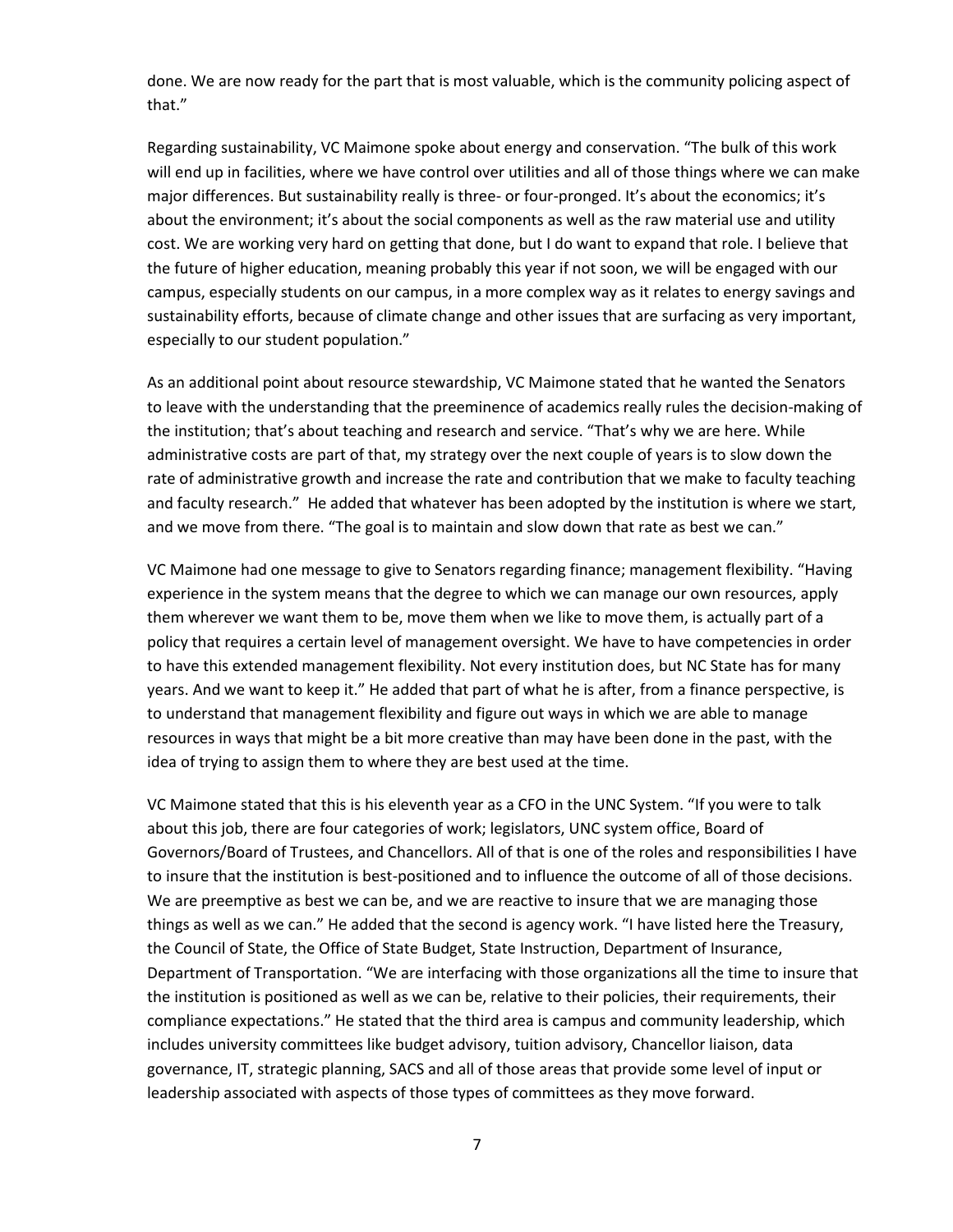He added, "A subset of committees is really our foundations, like our Assessment Foundations for endowment fund, Centennial authority, RTP and MCNC. Those are all responsibilities that are part of that campus/community responsibility." He added that lastly but incredibly important, are the divisions within the Office of Finance and Administration and how they engage with each other, how they communicate, how they provide services and their responsibility to steward resources across campus.

#### **Questions**

*Senator Berry-James:* Regarding your [inaudible] established performance goals. How do you define the performance roles in the departments that you supervise?

VC Maimone responded that there are plenty that are already in existence and I think we will have to work at getting information to you about where some of those exist. They are primarily embedded in the division's work, whether it's finance or budget or facilities. This is an important goal for me, to establish those and to make them transparent across all of the division. For me, this is more aspirational right now than it is having well-established metrics across all of those divisions. We do have a lot of information, so we will work at trying to provide that so we can give you some insight and direction as to where those things exist. My goal is that down to the department level we establish measurable outcomes. That's really the work that I'm just now starting to do for the campus.

*Senator Berry-James:* Is your long term goal that they be very transparent with all of the partners at the institutions so that you can identify them? Will they be online?

VC Maimone responded yes. He added that he shared this document with the Senate because we are making a commitment to these principles. Each of the divisions will begin to articulate and quantify their expectations for their departments within these three categories. The way in which we need to do this is to set up standard operating procedures for each one of our interactions with department. When we present that out, we present this as the way in which we will do work. The standard operating procedures will follow, and those will be available. So you will know, if you contact facilities, this is what you should expect; this is the timing behind that, this is the cost; all of the things that are required. Those become documents that we present to the campus in a transparent way so that you know exactly what to expect from us.

*Senator Berry-James:* So the new Police Chief will identify some broader goals that he will communicate with the faculty and staff and students?

VC Maimone responded absolutely. He added that to his earlier point, a lot of that already exists. We have a lot of standards that we follow and we have a tremendous amount of documentation associated with that function. He stated that he will require that those organizations do it in this fashion so that it is consistent across the division.

*Chair Kellner:* Having worked at other schools in the system, you have some perspective on the kind of services and operations that might be shared, done better, bi-lateraly or among groups here? We have traditionally resisted all of those. Do you have any insight as to what kinds of things are possible, should the university strive to be on its own in almost every kind of, in this case, operational matter?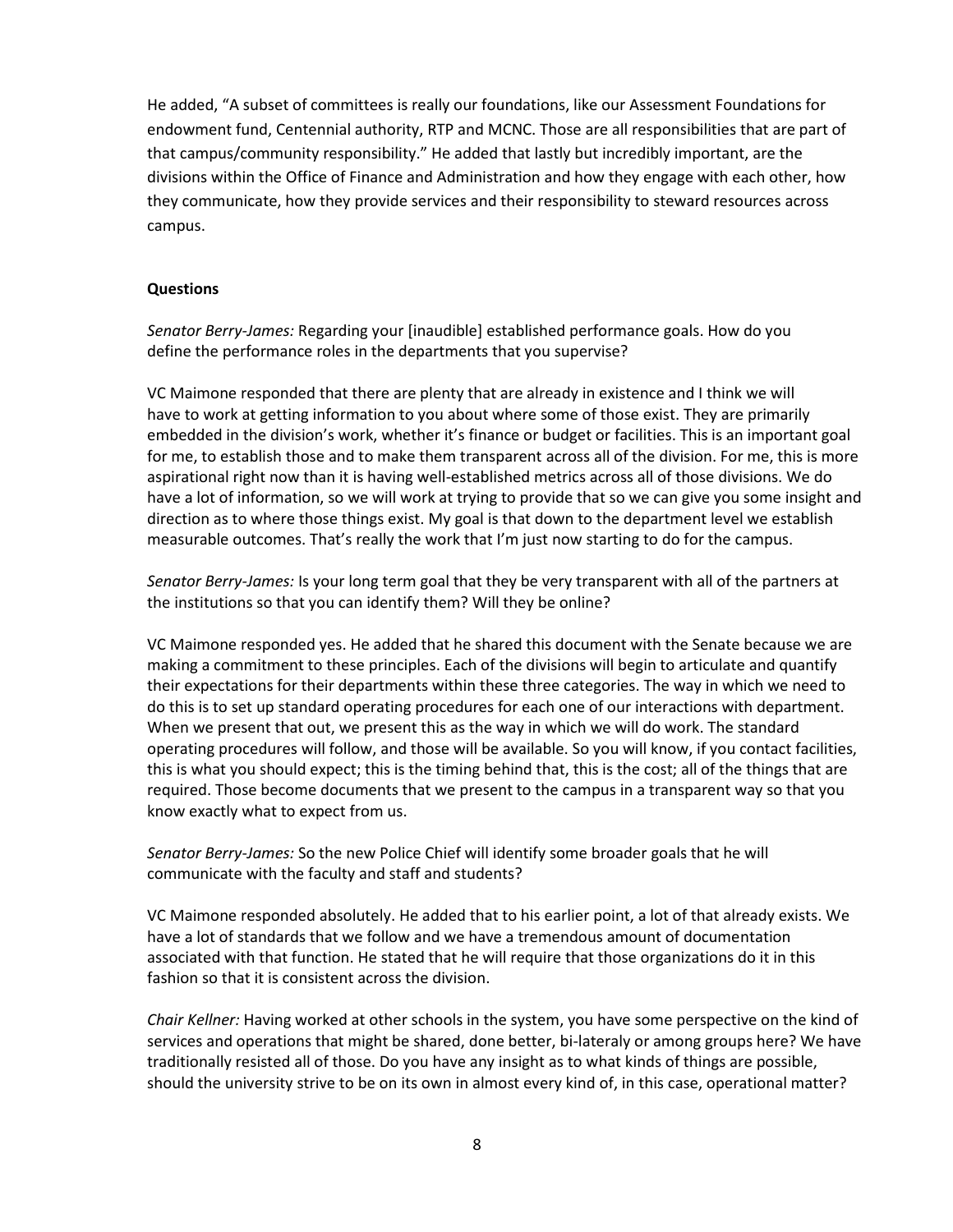VC Maimone asked if Chair Kellner was referring to sharing services with other institutions in the system.

*Chair Kellner:* In effect, yes.

VC Maimone responded that he thinks the category of the institutions matter a great deal. While I know there are similarities to the institutions, if you were to identify the top three or five variables, as an example faculty instruction, those will be slightly different at a School of the Arts or at UNC Asheville than they would be here. Because your student expectations might be different in those two institutions. When I think about shared services, I think the R1's probably have the best opportunity to share in terms of services. Often, the resource allocation associated with the shared service, there is a line drawn. Those who have the resources to apply to that shared services are asked to do so and those that don't, do not. What ends up happening is the shared services ended up being a draw from those who are able to actually support it. I think there are opportunities for that, but the R1's are really in a position where they're likely to be a bit more efficient with some of those services already.

*Chair Kellner:* What is the biggest challenge you have in Finance and Administration?

VC Maimone responded that to become more transparent with the services we provide and formalize the expectations of the campus for what we can do, should do, for you. If we do not collaborate across divisions, we cannot really improve our effectiveness for the institution.

*Senator Lubischer:* You started by stating that the Academic mission drives the decision-making. I have noticed that locally, some trends that are disturbing to me in terms of business offices making more decisions about resource management and how money is spent - decisions that used to be made more by faculty or faculty leadership. Can you speak to the relationship between your division that handles resource management, let's say the strategic resource management office and the Provost - that relationship and how that relationship should work.

VC Maimone responded that the first layer is the university budget strategy that allocates to the division, for example, and that happens pretty quickly in the process. Those resources are allocated pretty quickly and then the complexity begins. You have the number of colleges involved and the prioritizations that exist there, which is a different level of strategy and not one that I get involved in as much. It is my experience and a challenge, which is that automation has pushed duties and responsibilities out to the user. When you automate, you extend central office duties and responsibilities, and that's where this compliance influence really comes from. Once you do that, it has created a workflow that is more beneficial to the central office. So we have to reverse that. The next generation of automation has to be freeing up the folks in the departments from transactional activity work and get them closer to the program initiatives of the department. That is all about the strategic initiatives of the institution; what are we going to invest in, what are we going to do. When the Provost spoke to those nine strategic initiatives, I am making a full commitment to me and my staff being part of every one of those. We have to be a part of all of those in order for them to succeed.

Provost Arden added that the staff in his office meets with VC Maimone's staff almost daily. We have at least one meeting each week, which goes from one to two hours, when VC Maimone and I sit down together and look at all the major resource issues across the campus. I would say that in 11 years, this is about the best and closest working relationship between Finance and Administration and the Provost's office that we have had. We are trying to figure out how we can get resources into your hands, in to the colleges' hands, and where they need to be in order to be impactful.